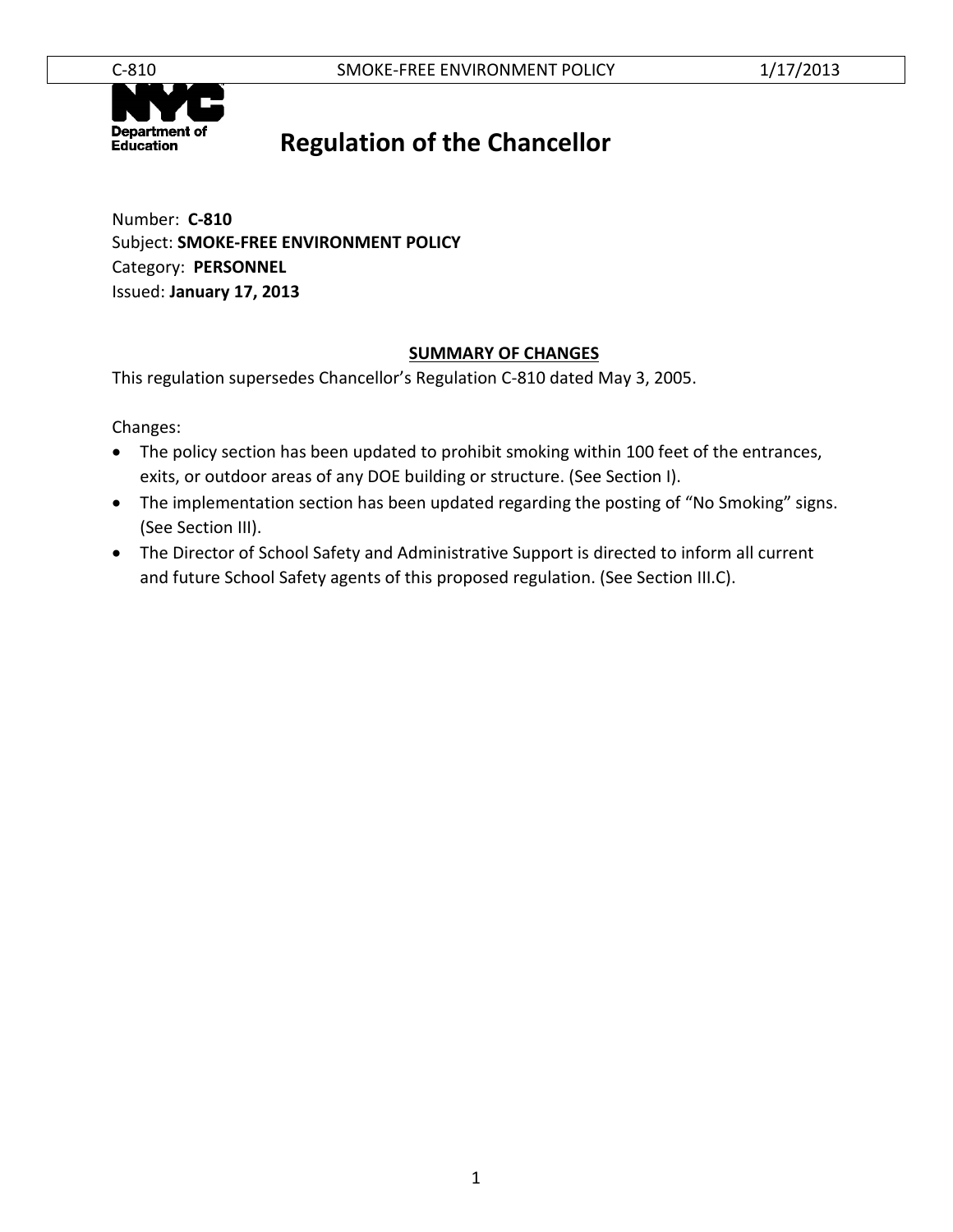**Department of Education Regulation of the Chancellor** Number: **C-810** Subject: **SMOKE-FREE ENVIRONMENT POLICY** Category: **PERSONNEL** Issued: **January 17, 2013**

#### **ABSTRACT**

The New York City Department of Education ("DOE") maintains a strict Smoke-Free Environment Policy as described in this regulation. On September 5, 2012, New York State amended public health and education law to add a new subdivision entitled "The Smoking Limits - School Buildings and Grounds Law of 2012", N.Y. Ed. Law § 409 and N.Y. Public Health § 1399-o as amended by NY Law 2012 Sess. Laws of N.Y. Ch. 449 (Sept. 25, 2012), which specifically prohibits smoking within 100 feet of the entrances, exits, or outdoor areas of any school building or structure. In addition, the existing law prohibits the use of tobacco on school or building grounds, including outdoor grounds. This regulation sets forth existing policy and aligns the regulation with current law.

#### **I. SMOKE-FREE ENVIRONMENT POLICY AND SMOKING LIMITS**

All areas of the DOE are smoke-free without exception. Smoking and use of any tobacco product, including chewing tobacco, is prohibited; this includes all indoor and outdoor DOE facilities and city vehicles. Smoking is also prohibited in private enclosed offices, conference and meeting rooms, cafeterias, lunchrooms, or employee lounges. Smoking is prohibited anywhere on school grounds and other DOE outdoor facilities including playing fields, school yards, entrances and exits to buildings, parking lots, etc. Smoking is prohibited by employees while they are on duty supervising children, whether they are on or off school grounds.

Moreover, in accordance with the recently passed New York state law, smoking is now prohibited within 100 feet of the entrances, exits or outdoor areas of all DOE schools and buildings.

#### **II. COMPLIANCE**

Compliance with the Smoke-Free Environment Policy and Smoking Limits is mandatory for all students, employees and persons visiting Department of Education facilities and property. Employees who violate this policy are subject to disciplinary action. Furthermore, persons standing within 100 hundred feet of the entrances, exits or outdoor areas of DOE schools and building may not smoke.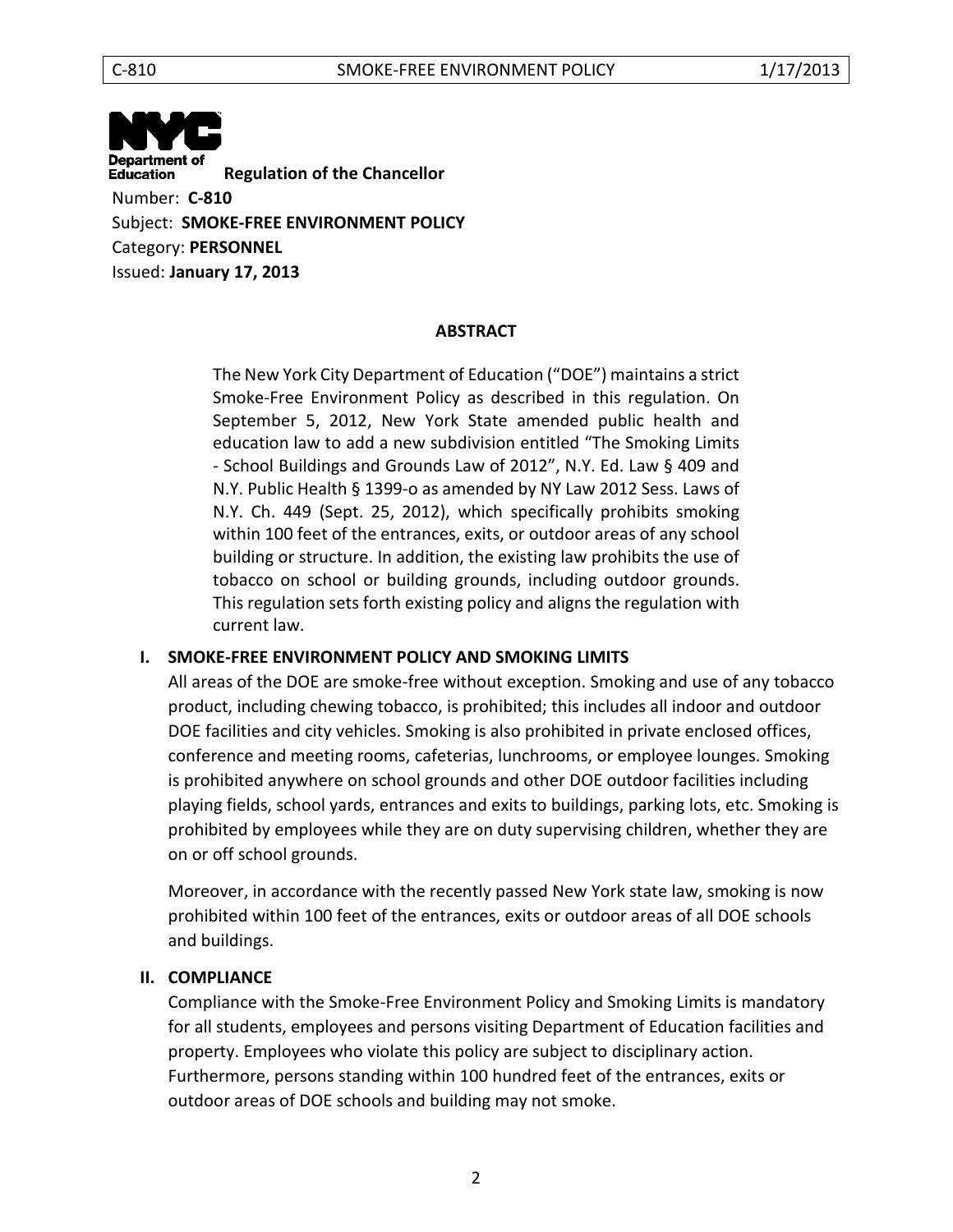Smoking by students is also prohibited and is a Level 2 Infraction (A11 for grades K-5; B13 for grades 6-12) under the DOE's "Discipline Code."

#### **III. IMPLEMENTATION OF POLICY AND REGULATIONS**

- A. Each principal of a school in a DOE building (including charter schools located in DOE buildings), or his /her designee shall take the following actions:
	- 1. Post "NO SMOKING" signs prominently in at least at one central location on the school's premises, such as in the main office, central bulletin boards, and cafeterias (See Attachment No. 1 to this Regulation); and
	- 2. Each year, remind all DOE employees and staff of the Smoke-Free Environment and Smoking Limits policy; and
	- 3. Inform all new employees of the policy when hired.
- B. Each Building Captain<sup>[1](#page-2-0)</sup> in a DOE building that does not contain a school shall take the following actions:
	- 1. Post "NO SMOKING" signs prominently in at least one central location on the building's premises, such as in the main office, at the security desk, or in the cafeteria (See Attachment No. 1 to this Regulation) ; and
	- 2. Each year, remind all DOE employees and staff of the Smoke-Free Environment and Smoking Limits policy; and
	- 3. Inform all new employees of the policy when hired.
- C. The Director of School Safety and Administrative Support shall ensure that all school safety officers are made aware of this regulation and shall take the following actions:
	- 1. Distribute a summary of the regulation to all school safety officers upon posting of this regulation; and
	- 2. Distribute a summary of this regulation to all new hires.

#### **IV. DISPUTE RESOLUTION PROCEDURES**

- A. Employee disputes arising out of implementation of the Smoke-Free Environment Policy and Smoking Limits regulation shall be addressed and resolved in the following sequence:
	- 1. in a school, the Principal;

 $\overline{\phantom{a}}$ 

<span id="page-2-0"></span> $1$  A building captain is equivalent to a principal in a non-academic building. All DOE administrative offices have an appointed building captain that handles administrative issues that affect the whole building.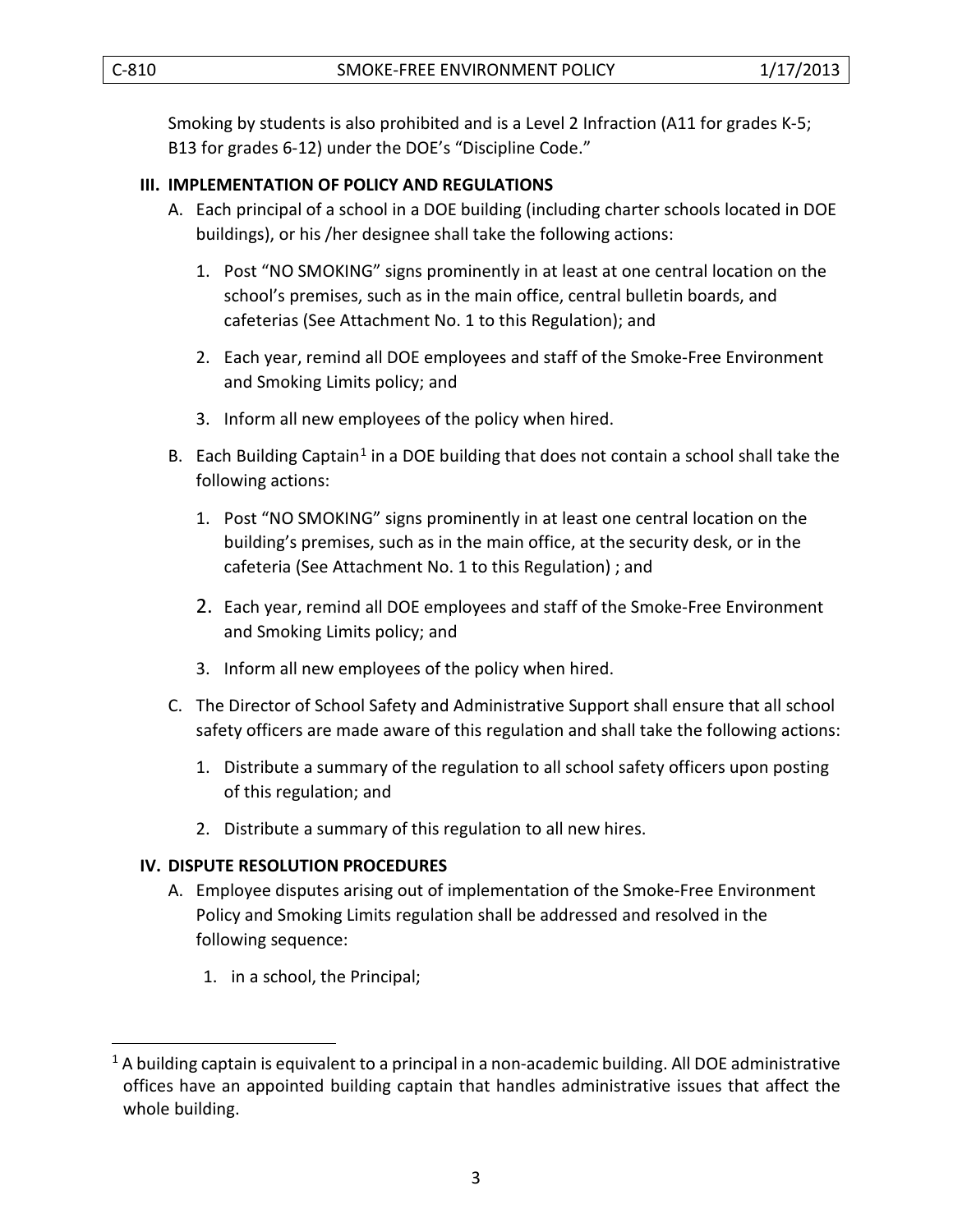- 2. in a central division, office, or network, the Executive Director, Director, or Network Leader.
- B. A dispute that is still not resolved shall be submitted in writing to the DOE's Office of Labor Relations and Collective Bargaining, 49 Chambers Street, New York, New York 10007. After examining the facts of the dispute, a finding will be made and a recommendation for the solution of the problem will be submitted to the Chancellor.
- C. The Chancellor or his/her designee shall issue a decision to resolve the dispute. The decision of the Chancellor or his/her designee is final, and there shall be no further appeal.

#### **V. PROTECTION FROM ADVERSE PERSONNEL ACTION**

Employees or applicants for employment who exercise or attempt to exercise any rights granted under this Regulation shall be protected from any retaliatory adverse personnel action. Such adverse personnel action includes, but is not limited to dismissal, demotion, suspension, disciplinary action, negative performance evaluation, any action resulting in loss of staff, compensation or other benefit, failure to hire, failure to appoint, failure to promote, or any transfer or assignment or failure to transfer or assign against the wishes of the affected employee. Existing established procedures may be invoked to obtain redress for any such adverse personnel action taken against an employee in retaliation for that employee's attempt to exercise his or her rights under this Regulation.

#### **VI. APPLICABILITY OF COLLECTIVE BARGAINING PROCEDURES**

Nothing in this Regulation shall be construed to impair, diminish, or otherwise affect any collectively bargained procedure or remedy available to a DOE employee.

#### **VII.INQUIRIES**

Inquiries pertaining to this regulation should be addressed to:

Office of Employee Relations

N.Y.C. Department of Education

65 Court Street – Room 617

Brooklyn, NY 11201

Telephone: 718-935-5878

Fax: 718-935-5472